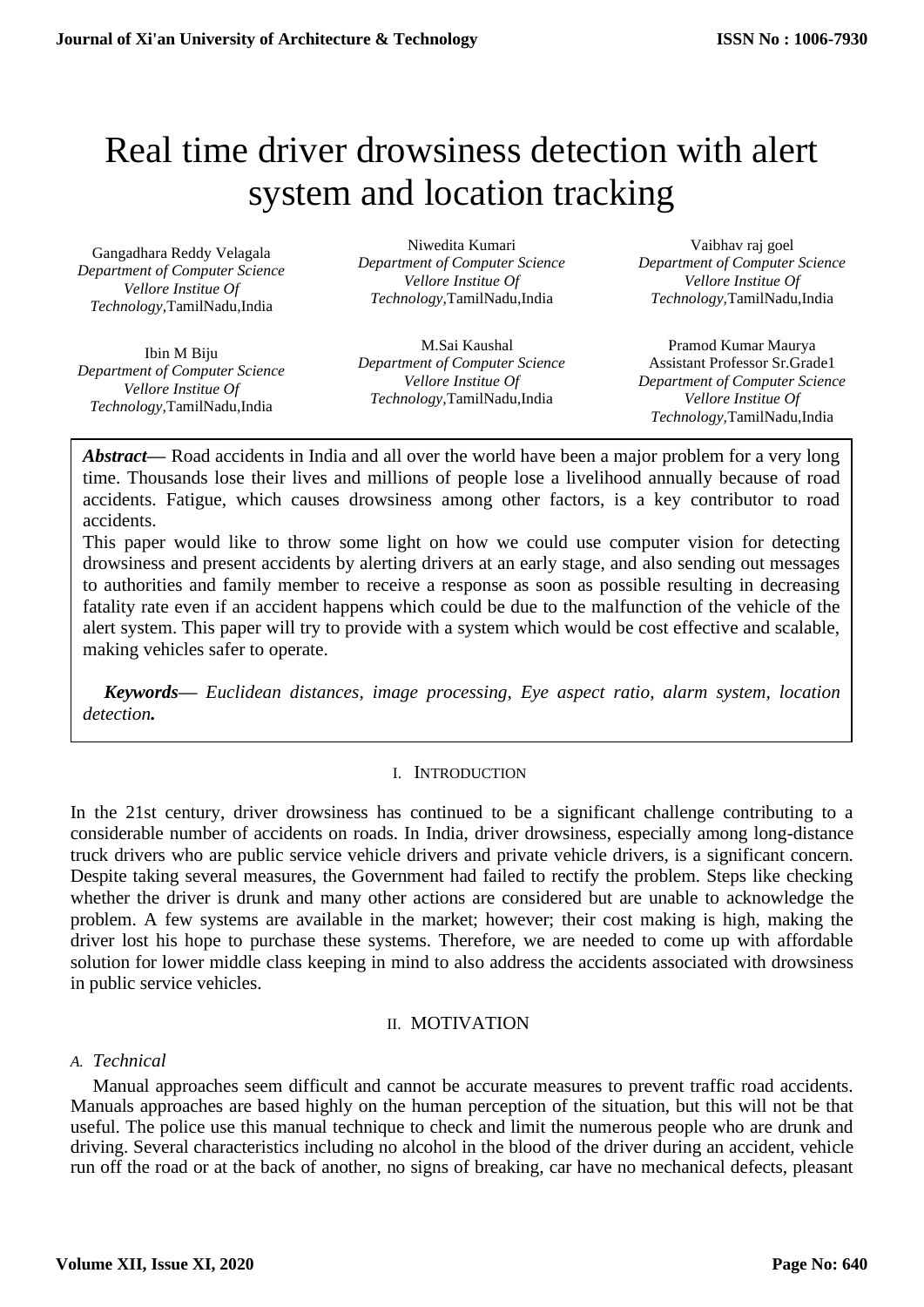#### **Journal of Xi'an University of Architecture & Technology**

weather with clear visibility and even the police officer at the ground suspects drowsiness to be the cause can be the pointers of sleepiness related accidents. The above techniques, however, cannot be used in traffic road accident prevention. Instead of all the manual process, technical solutions will be highly useful, and it makes the work is easy and effective. Hence, to prevent an accident resulting from drowsiness a method for detecting and measuring sleepiness need to be developed. It will make it possible to warn the driver, slow the vehicle or even halt the car if the driving situation demands.

#### *B. Economical*

 A few systems are available in the market; however; their cost making is high, making the driver lost his hope to purchase these systems. Hence, there is a great need to provide a drowsiness detection system that is affordable to the many who are low-income earners and also public service vehicles to help address the many accidents associated with drowsiness. Hence, automatic detection of the driver's drowsiness is critical for all this to be achieved.

#### *C. Demographic feasibility*

 The National Highway Traffic Safety Administration estimates that drowsy driving was responsible for around 72,000 crashes, 44,000 injuries, and 800 deaths in 2013. However, these numbers are underestimated and up to 6,000 fatal crashes are caused by drowsy drivers every year. Secondly, according to the National Highway Traffic Safety Administration, every year, about 100,000 policereported crashes involve drowsy driving. These crashes result in more than 1,550 fatalities and 71,000 injuries. The real number may be much higher, however, as it is difficult to determine whether a driver was drowsy at the time of a crash. Thirdly, exhausted drivers who doze off at the wheel are responsible for about 40% of road accidents, says a study by the Central Road Research Institute (CRRI) on the 300 km Agra-Lucknow Expressway.

#### III. LITERATURE SURVEY

[1] This paper purposes to address the issue by creating an experiment to calculate the level of drowsiness. A requirement for this paper was the utilisation of a Raspberry Pi Camera and Raspberry Pi 3 module to calculate the level of drowsiness. The frequency of head tilting and blinking of the eyes was used to determine whether the driver felt drowsy or not. With an evaluation of ten volunteers.

#### Drawbacks:

Since the raspberry pi costs more, the poor people cannot afford to pay the cost for this equipment.

[2] This paper raises that some drivers might have imbalanced eye blinking rate due to medical issues and from the other side, some drivers may have high yawning rate while they have fully driving attention. In this paper, an online face monitoring system was installed and a large list of eyes area features was extracted in spatial and frequency domain including two new features which are circularity and black ratio. For support vector, machine classification models were developed based on combinations of the relevant features.

#### Drawbacks:

Since this is based on the machine learning, it takes a lot of time for the existing dataset to load and high processing time.

[3] Paper proposes a driver drowsiness detection algorithm based on the state of eyes of the driver which is determined by his iris visibility has been implemented. If eyes remain in one state either open or closed longer than expected time as well as if the driver is not looking straight front, it is an indication that driver is drowsy and then the system warns the driver. The system is capable of detecting the state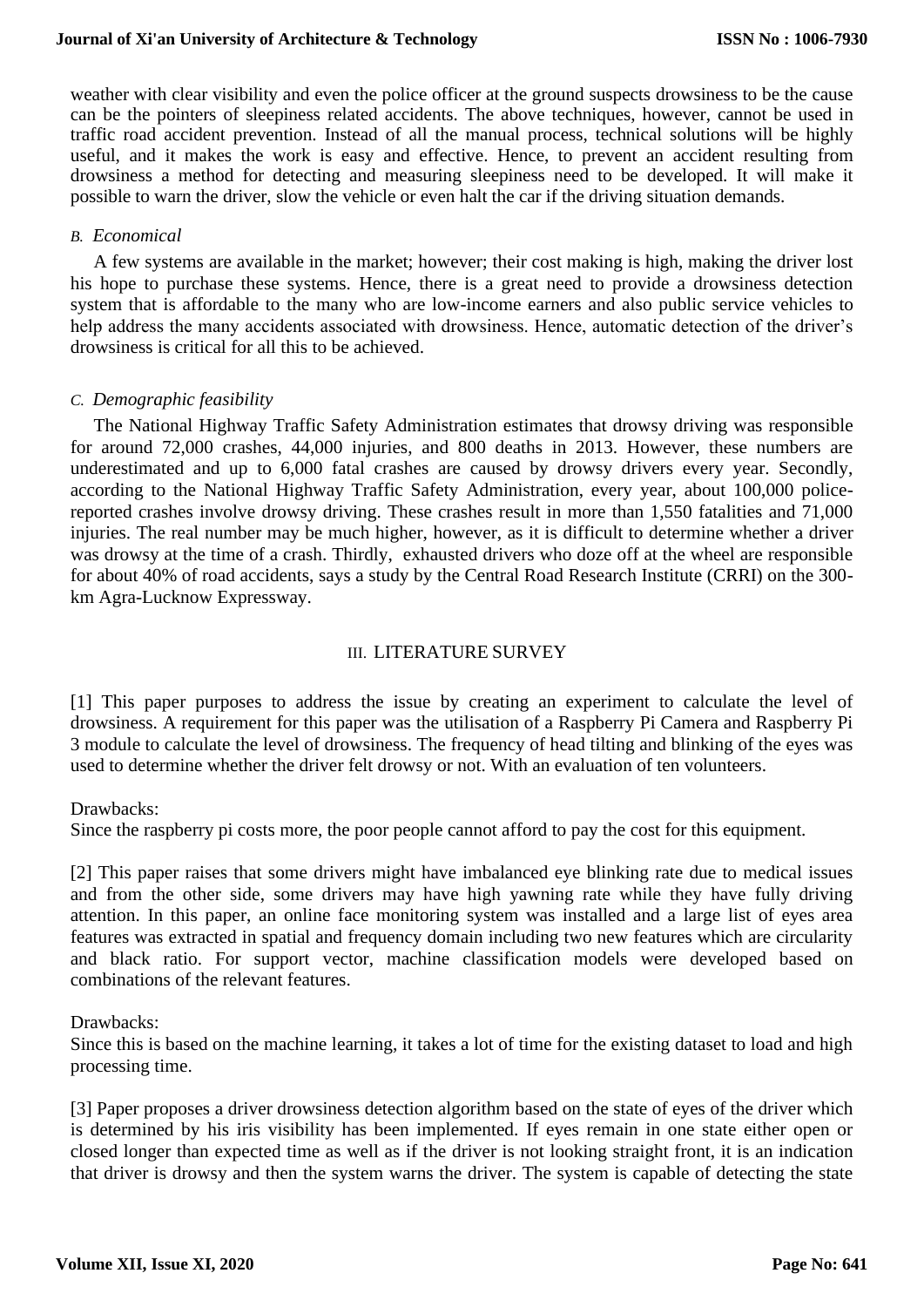#### **Journal of Xi'an University of Architecture & Technology**

of eyes with or without the regular glasses. Matlab with image processing tools has been used to process the image provided by a camera. Matlab creates System Object using the Viola-Jones algorithm to detect the objects such as nose, mouth or upper body. After capturing an image, rectangular eyes area was adjusted to reduce the noise. RGB to Grayscale and finally to Binary image conversion is with a suitable threshold value. A median filter was used to reduce the noise and then the image was smoothened. The drowsiness detection is done based on the conditions like Black to White pixels ratio, several pixels in the column greater than the threshold value and eye's shape. Light and position of the driver play an important role. The system can be set to self-learn at start-up to set up threshold values.

# Drawbacks:

This just detects the driver and issues a signal but it do not indicate their family members in case of any tragedy.

[4] This paper proposes drowsiness detection based on driving behavior. It talks about the method that is used in simulated driving environment with help of eye tracking mechanism and analyzing brain patterns using EEG (electroencephalogram), but as this method would be impractical to implement. So, this paper discusses a quite unique way of detecting driver behaviors by tracking changes in various input parameters, which is consisted of longitudinal acceleration, steering angles, lateral acceleration and many more.

#### Drawback:

Here since we are using different parameters to detect drowsiness, like, combination of accelerations in lateral and longitudinal directions, steering angles combined with lateral and longitudinal acceleration, steering angles only, longitudinal acceleration only, and lateral acceleration only, we attain varying accuracy level that seems to be distributed. We can say so because the sensors that are deployed will provide little preview information. Without sufficient preview information, , the vehicle cannot improve its tracking performance when it travels at high speeds in particular. Also, using a small dataset is not considered a good option as the result can differ majorly since huge dataset delivers better results.

### IV. PROPOSED METHODOLOGY

Drowsiness is one of the underlying causes of driving accidents, which contribute, too many road fatalities annually. We have n number of methods to detect the level of drowsiness which are mainly based on image processing which is fast and carries more precision in terms of the resulting output when compared to other methods. In this paper, we are inclined to use image-processing techniques in order to detect the drowsiness in a driving simulator.

From the perspective of a user, the user or the stakeholder needs an active and prolonged working device in the form of an alarm or simulator by his side that can help in accidents prevention. For example, in this case, we have our stakeholder as truck drivers. What they need is a kind of alarm that helps him to be awake while driving and hence avoid unforeseen situations like road accidents.

This setup includes a camera which takes an image of eyes as an input. It is meant to capture the frame of the eye and the facial expressions using Eye Aspect Ratio based on the Euclidean distances obtained from the indexes of the eye indexes obtained from the face landmarks. The system takes a basic look of processing the images and hence detection of eyes and complete face recognition that leads to the detection of drowsiness. Now after getting the frame of the image, processing of the images is done using converting to Grayscale from the image obtained.

When the image has detected features like the proper eye being either closed or opened or a number of eyes detected, then we check the standby status of the eye image detected. If it is in the standby status, the loop of this eye image detection is done again. But if the image detected in not in the standby mode, we check the eye state. If the eye status is normal, as well as the frequency of the eye detected closed is less than that of opened eyes, then again we carry out the normal loop of eye image capture. But if it's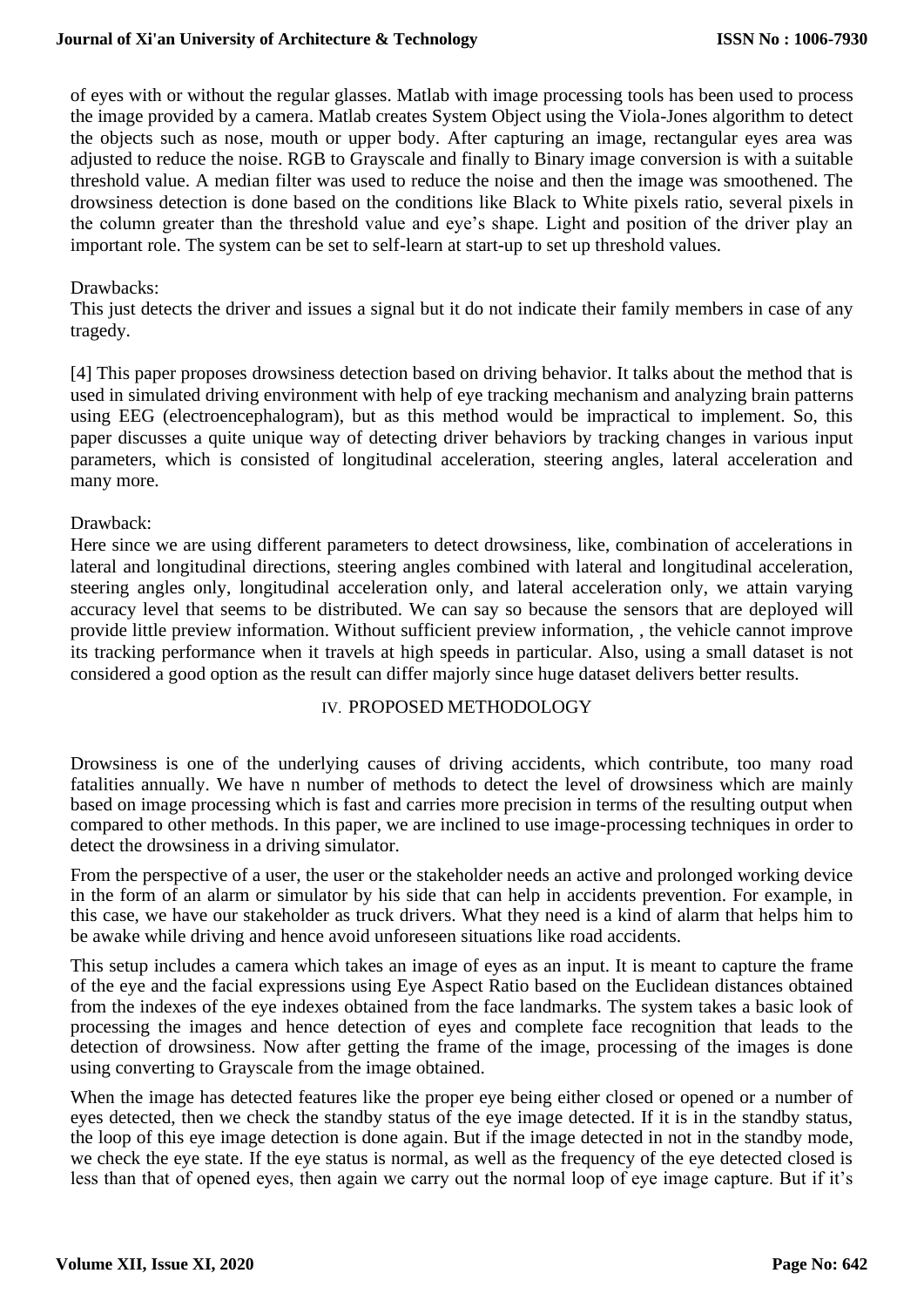not, that is, the frequency of the eye detected closed is more than that of open eyes, this results in a conclusion that the driver is in a tired state and is fatigued. Hence the driver is in a drowsiness state.

Also, there may be a situation that the driver may not be excessive tired and is able to drive the vehicle properly. This is considered to be a normal state here and hence we can again get back to the loop of taking eye images again. But if the driver is in a high state of fatigue and is trying to drive the vehicle in an inappropriate manner that can generally lead to accidents, then a warning sign in the form of an alarm is introduced.

The alarm continues to pop up until and unless the truck is not stopped, that is, the engine is made to a halted/stopped state. This determines that the driver has stopped the vehicle and that he is aware of his senses and hence the alarm stops ringing. Then this application is closed. The application starts functioning as soon as the engine is switched on and continues to aid in the further journey of the driver. Also, adding to this setup, we have also made an implementation that is meant to notify atleast 3 family members if the drowsiness takes place along with the location of the driver, if the drowsiness takes place for a longer time.

The innovation or novelty of this methodology lies in the using the feature of vibration or sound of the engine that triggers the functioning of the alarm based detection of driver drowsiness. Besides this, we have the feature of image extraction basically the eye image captured during the ride of the vehicle. Also, the calculation of the aspect ratio of eyes opened to eyes closed can aid in making this paper to be novel and also notifying the family members regarding the drowsiness is also been novel.



Fig 1. Activity Diagram

# **Eye Aspect Ratio**



Fig 2. Eye Aspet Ratio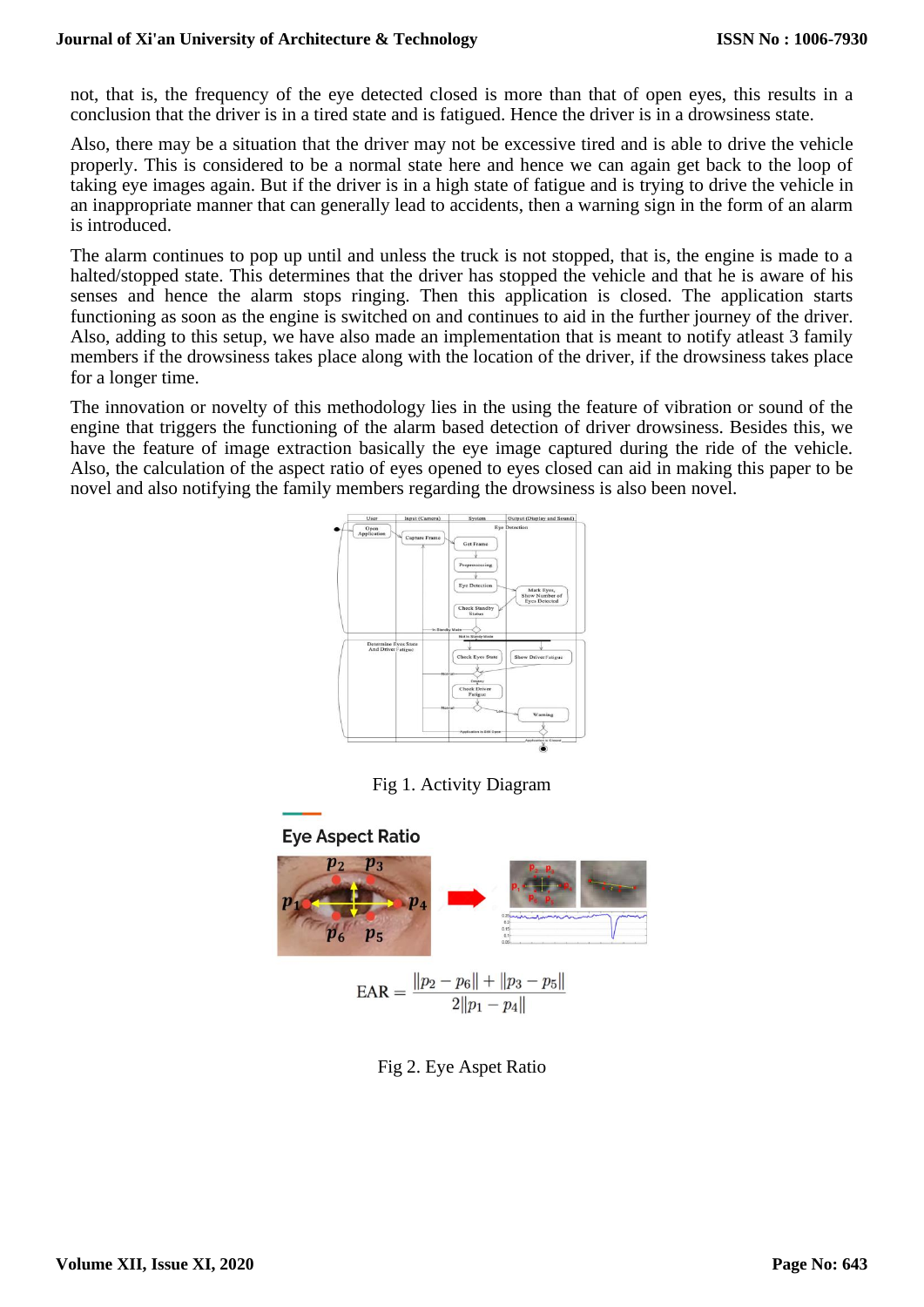V. RESULTS



Fig 3.1 Frame capture for active driver



Fig 3.2 Frame capture for drowsy driver



Fig 3.3 Message received to registered contacted on drowsiness detection

We obtain the latitude and longitude values such that if someone copy pastes in Google then we will get the map location of the driver.

# VI. CONCLUSION

In this paper, a low cost, real time driver drowsiness monitoring system has been proposed. Here, visual behaviour feature like eye aspect ratio is computed from the image captured by a webcam. This model uses the feature of vibration or sound of the engine that triggers the functioning of the alarm based detection of driver drowsiness. This model also notifies the family members if the drowsiness takes place for a longer time. The short training phase makes the system robust and adaptive. In other words, the proposed system is also used efficiently for various individuals with different face and eyelid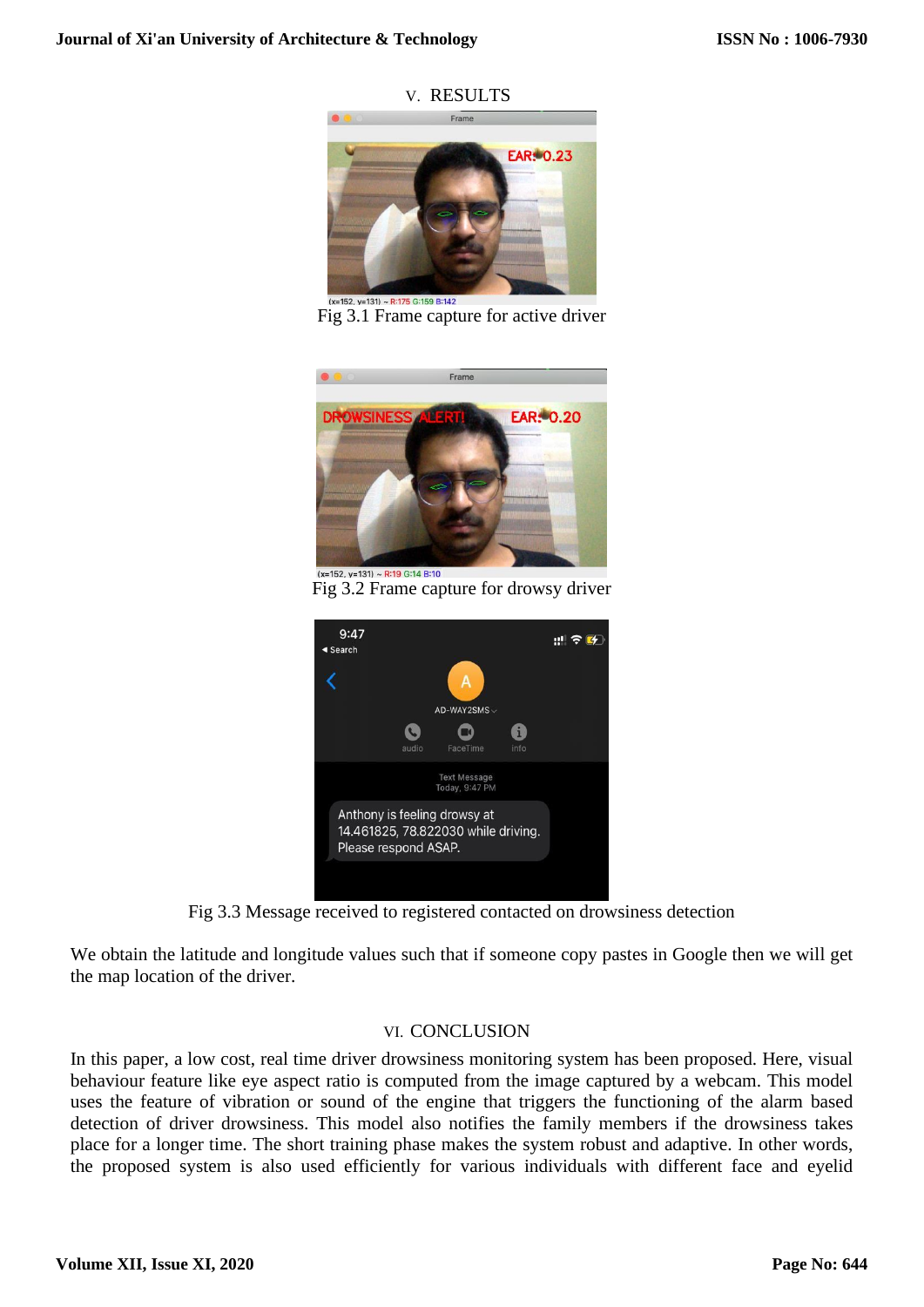behaviors. Experiments show that the accuracy of the proposed method for extracting the symptoms of driver fatigue and distraction is incredibly good. Additionally, the system can estimate the person/driver fatigue and distraction fine by subjective evaluation.

#### VII. FUTURE SCOPE

This model can be improved with the use of various other parameters like blink rate, state of the vehicle and yawning etc., If all these parameters are used then the accuracy will improve a lot. This same model and the techniques can be utilized in many other uses like Netflix or prime video or any other streaming service can detect if the user is asleep and stop playing the video accordingly. It can also be used in other applications which prevents the user from sleeping.

#### **REFERENCES**

- [1] Khunpisuth, O., Chotchinasri, T., Koschakosai, V., & Hnoohom, N. (2018). Driver Drowsiness Detection Using Eye-Closeness Detection. 2018 12th International Conference on Signal-Image Technology & Internet-Based Systems (SITIS). https://ieeexplore.ieee.org/document/7907537
- [2] Hussein, W., & El-Seoud, M. S. A. (2017). Improved Driver Drowsiness Detection Model Using Relevant Eye Image's Features. 2017 European Conference on Electrical Engineering and Computer Science (EECS). https://ieeexplore.ieee.org/document/8412031
- [3] Kahlon, M., & Ganesan, S. (2018). Driver Drowsiness Detection System Based on Binary Eyes Image Data. 2018 IEEE International Conference on Electro/Information Technology (EIT). https://ieeexplore.ieee.org/document/8500272
- [4] CharlotteJacobé de Naurois ChristopheBourdin "Detection and prediction of driver drowsiness using artificial neural network models" Accident Analysis & Prevention Volume 126, May 2019, Pages 95-104
- [5] Lukas Bier Michael Emele Kaja Gut Jasna Kulenovic David Rzany Max Peter Bettina Abendroth "Preventing the risks of monotony related fatigue while driving through gamification" European Transport Research Review December 2019
- [6] Rateb Jabbara\*, Khalifa Al-Khalifaa, Mohamed Kharbeche "Real-time Driver Drowsiness Detection for Android Application Using Deep Neural Networks Techniques" The 9<sup>th</sup> International Conference on Ambient Systems, Networks, and Technologies (ANT 2018)
- [7] Vibin Varghese1, Amritha Shenoy1, Sreeram Ks1, Remya K P "Ear Based Driver Drowsiness Detection System" IOSR Journal of Engineering (IOSRJEN) www.iosrjen.orgISSN (e): 2250-3021, ISSN (p): 2278-8719PP 93-96Emerging Research Trends in Electrical Engineering-2018 (ERTEE'18)
- [8] Ch Venkata RamiReddy, U. Srinivasulu Reddy, D Mahesh Babu "An Automatic Driver Drowsiness Detection System using DWT and RBFNN" International Journal of Recent Technology and Engineering (IJRTE)ISSN: 2277-3878, Volume-7, Issue-5S4, February 2019
- [9] ARUN D PANICKER and MADHU S NAIR "Open-eye detection using iris–sclera pattern analysis for driver drowsiness detection" Sa dhana Vol. 42, No. 11, November 2017, pp. 1835-1849
- [10] Singh Himani Parmar, 2Mehul Jajal, 3Yadav Priyanka Brijbhan "Drowsy Driver Warning SystemUsing Image Processing" INTERNATIONAL JOURNAL OF ENGINEERING DEVELOPMENT AND RESEARCH"
- [11] Ameen Aliu Bamidele, Kamilia Kamardin, Nur Syazarin Natasha Abd Aziz, Suriani Mohd Sam, Irfanuddin Shafi Ahmed, Azizul Azizan, Nurul Aini Bani, Hazilah Mad Kaidi(2019) Non-intrusive Driver Drowsiness Detection based on Face and Eye Tracking (IJACSA) International Journal of Advanced Computer Science and Applications, Vol. 10, No. 7, 2019
- [12] Anna Liza A. Ramos, Jomar Christian Erandio, Dean Hur T. Mangilaya, Nathaniel Del Carmen, Erika May Enteria, Leonilo Jean Enriquez (2019) Driver Drowsiness Detection Based on Eye